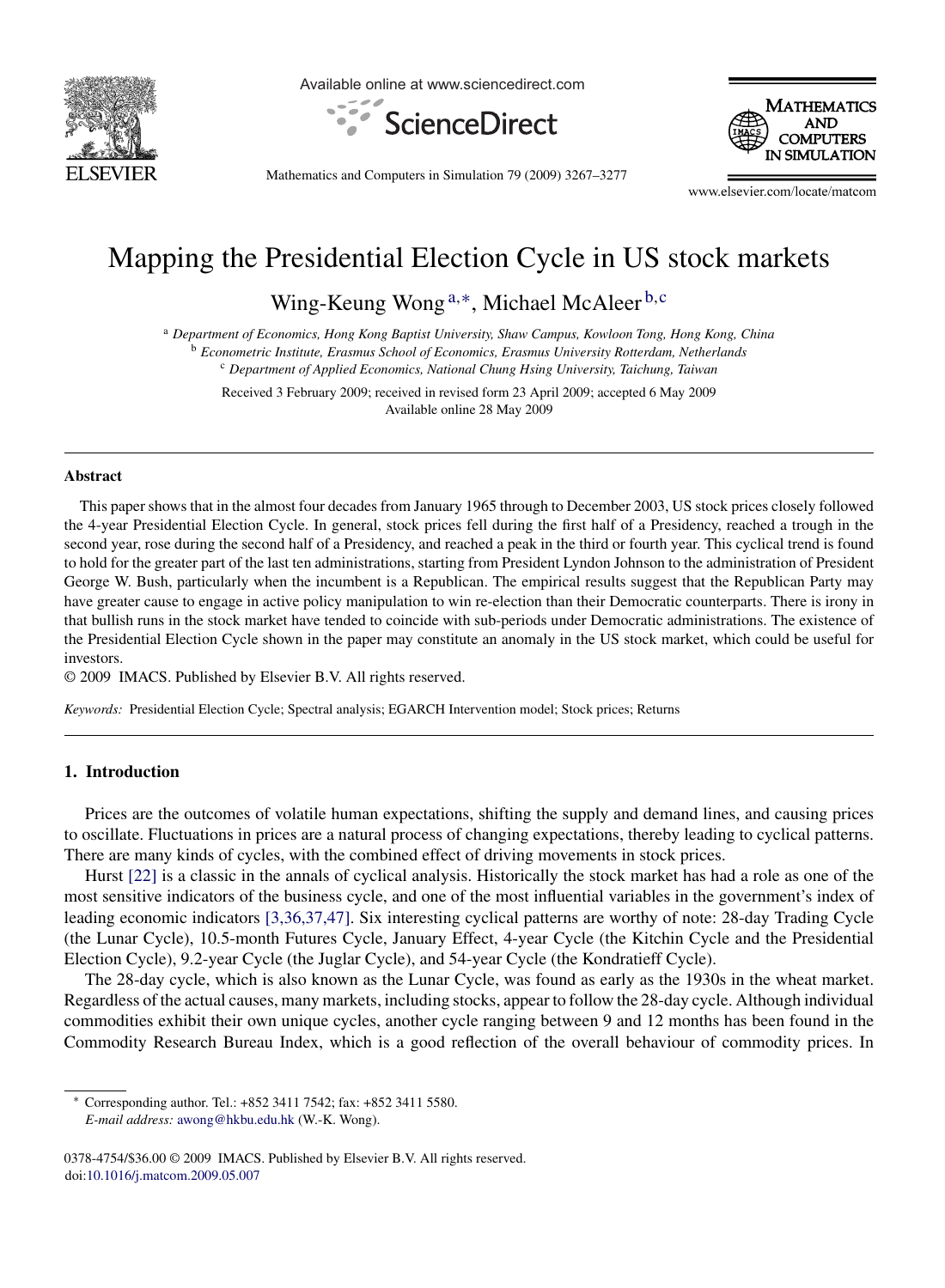addition, the stock market has shown an uncanny tendency to end the year higher (lower) if prices increase (decline) during the month of January, leading to the saying: "so goes January, so goes the rest of the year." Between 1950 and 1993, the January Effect was correct on 38 of 44 occasions, with an accuracy rate of 86%.

Financial astrology is one of the explanations for the cycle analysis, but they are not based on the study of market prices in the derivation of the cycles' numbers. W.D. Gann, a well-known trader in the 1950s, is one of the pioneers in adopting financial astrology, namely the Jupiter–Saturn cycle, to facilitate trading activities. Since Jupiter and Saturn are the largest planets in our solar system, their gravitational pull when they are in line is believed to be one of the strongest. The effect of this gravitational pull is so strong that it causes the sun to shift periodically, based on their positions around the true center of the mass of the solar system. Such shifts will cause the weather to change substantially, which will eventually affect commodity prices. As commodity, bond and stock markets overlap closely, such linkages will spread with spillover effects into bond and stock markets.

In 1860, Clemant Juglar found that a cycle lasting approximately 9 years existed in many areas of economic activity, including the stock market. Subsequent research found that this cycle had a significant presence during the period 1840–1940. Named after a Russian economist, Nicolai Kondratieff, the Kondratieff Wave is a long-term, 54-year cycle that has been identified in prices and economic activity. However, since this cycle is extremely long, to date it has only repeated itself three times in the stock market.

The most popular cycle is the 4-year cycle, which is also known as the Kitchin Wave and the Presidential Election Cycle. The theory that seeks to explain the relationship between stock prices and Presidential elections is called the Theory of the Presidential Election Cycle. Every 4 years, American voters elect a President. Due to the President's overwhelming influence on both domestic and world affairs, the ripple effects of Presidential elections are staggering. Hence, it should not come as a surprise that stock prices, often called a leading indicator of the macroeconomy, are affected by Presidential elections. It is well known that business prospers in an environment of low taxes and stable government policies, which is precisely what policy-makers serve up in an election year when no public official wants to be seen as a big tax-and-spend proponent. Therefore, the stock market tends to prosper in an election year.

Kitchin [\[28\]](#page--1-0) found that a 40-month cycle existed in a variety of financial variables in both Great Britain and the USA between 1890 and 1922. The 4-year Presidential cycle was later found to have an extremely strong presence in the stock market between 1868 and 1945. Stovall [\[50\]](#page--1-0) found a pattern of low returns in the first 2 years of a President's term and high returns in the last 2 years in the stock market. Although it is called a "4-year cycle", the length of the cycle has been found to vary between 40 and 53 months.

This paper explores the existence of the Presidential Election Cycle in the USA based on Presidential elections that occur every 4 years. One possible underlying reason is that stock prices may decline following a Presidential election as the newly elected President takes unpopular steps to make adjustments to the economy. In mid-term, stock prices may begin to rise in anticipation of a stronger Election Day economy.

Schwert [\[46\]](#page--1-0) and Fama [\[8\]](#page--1-0) have confirmed that stock prices are correlated with future economic activity in statistical regressions. Confidence in the President may implicitly reflect the underlying economic conditions, which are important in determining stock prices. Recently, Decker and Wohar [\[7\]](#page--1-0) found that the probability of the incumbent party losing a state previously carried increases with petroleum product prices, but only in those states that have primarily energy consuming economies. They also found that increases in the number of international conflicts, increases in real state per-capita income growth, and increases in state per-capita grants-in-aid all reduce the likelihood of losing previously carried states, while higher taxation growth increases this likelihood.

The pattern in stock market prices related to the 4-year Presidential term has been the focus of Wall Street pundits for some time. Allivine and O'Neill [\[2\],](#page--1-0) Gartner and Wellershoff [\[13\],](#page--1-0) Hensel and Ziemba [\[20\],](#page--1-0) Huang [\[21\],](#page--1-0) and Booth and Booth [\[5\]](#page--1-0) found that the difference between the returns in the first half and those in the second half of the Presidential term are economically and statistically significant. In addition, Huang [\[21\]](#page--1-0) reported that such a Presidential cycle has persisted in both Democratic and Republican administrations, but is more pronounced in Democratic administrations. Examining each year's returns in the Presidential term, Foerster and Schmitz [\[10\]](#page--1-0) found that both US and international stock returns were lower in the second year of the US Presidential term relative to those in years 1, 3, and 4. Finance academic researchers have tended to focus their attention on how monetary policies and business conditions might explain stock market movements as the reason for a Presidential Election Cycle in the stock market.